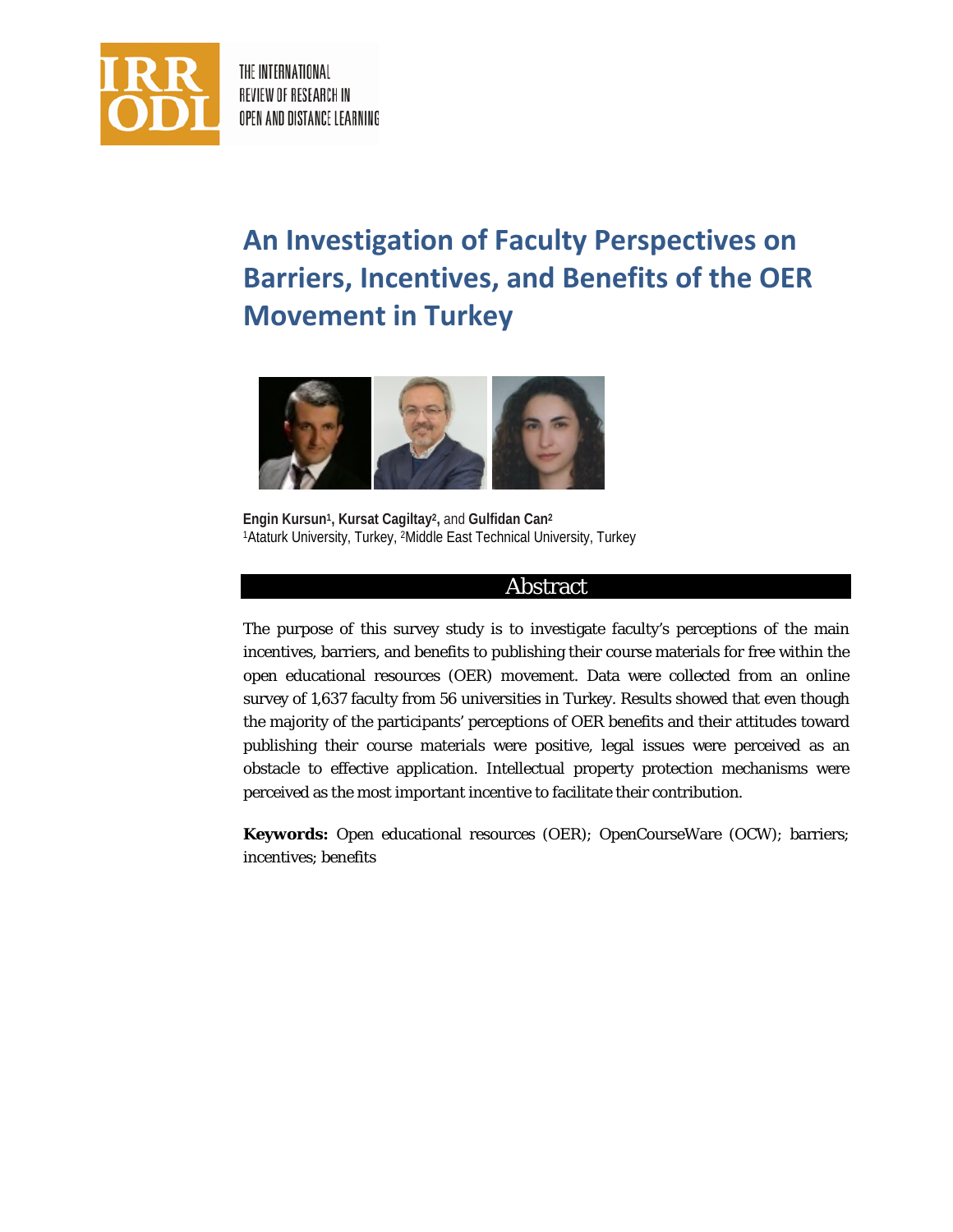### Introduction

Advancements in technology and science are mainly based on the shared knowledge of people who have lived in the past. Although the goal behind science and education is to build, improve, and share knowledge (Questier & Schreurs, 2008), numerous barriers limit access to and use of educational materials. The open educational resources (OER) movement was launched in the late 1990s to overcome those barriers. The movement primarily resulted as a progression from information and communication technologies (ICT) and has expanded rapidly during the last decade (Sclater, 2010; Hilton, Wiley, Stein, & Johnson, 2010; Conole & McAndrew, 2010; Schaffert & Geser, 2008). A number of noteworthy international organizations such as UNESCO, OECD, The World Bank, The European Union, and The Commonwealth of Learning have supported this movement (Taylor, 2007; Ives & Pringle, 2013).

The Massachusetts Institute of Technology's (MIT) OpenCourseWare (OCW) has played a critical role in expanding the movement around the world (Atkins, Brown, & Hammond, 2007; Sclater, 2010; Smith, 2009) as a model for providing free-to-use OER (Carson, 2007). Although it was not the first OER initiative, it was the first to be conducted on a large scale; almost all MIT undergraduate and graduate course materials were published on the Internet for free.

The OER movement has had a significant impact on Turkish tertiary institutions as well. Yazici, Ozkul, and Cagiltay (2008) stated that the Turkish OpenCourseWare consortium (UADMK) was established under the leadership of the Turkish Academy of Sciences (TUBA) in 2006 . While it started with only 24 universities, this number has increased to 60 as of 2014.

Drawing from categorizations in the literature, OER initiatives in Turkey can be organized under three levels: First is the nationwide OER initiative led by UADMK within the body of TUBA. It has an allocated budget provided by the State Planning Organization (DPT), and a quality assurance process is employed before publishing courses. The second level is institution-based initiatives started by universities who publish their course materials independently. They have no strict quality assurance system, and faculty are responsible for their own materials. Finally, the third level is the personal attempts of individual faculty to publish free course materials online.

Although OER offers great promise, it is not possible to benefit from this potential without effectively addressing possible barriers and identifying key elements (Bissell & Boyle, 2007). For successful implementation and management of OER projects, one crucial factor is faculty and administrative support (Henson, 2005). Faculty can be considered the key players of the OER movement because they are the producers and owners of the course materials. It is therefore important to understand their concerns and establish strategies in line with their perspectives to support the Turkish OER movement. Research on the identification of barriers, incentives, and benefits of OER from the perspective of faculty can provide policymakers, administrators, and other stakeholders with guidance about its implementation in higher education institutions.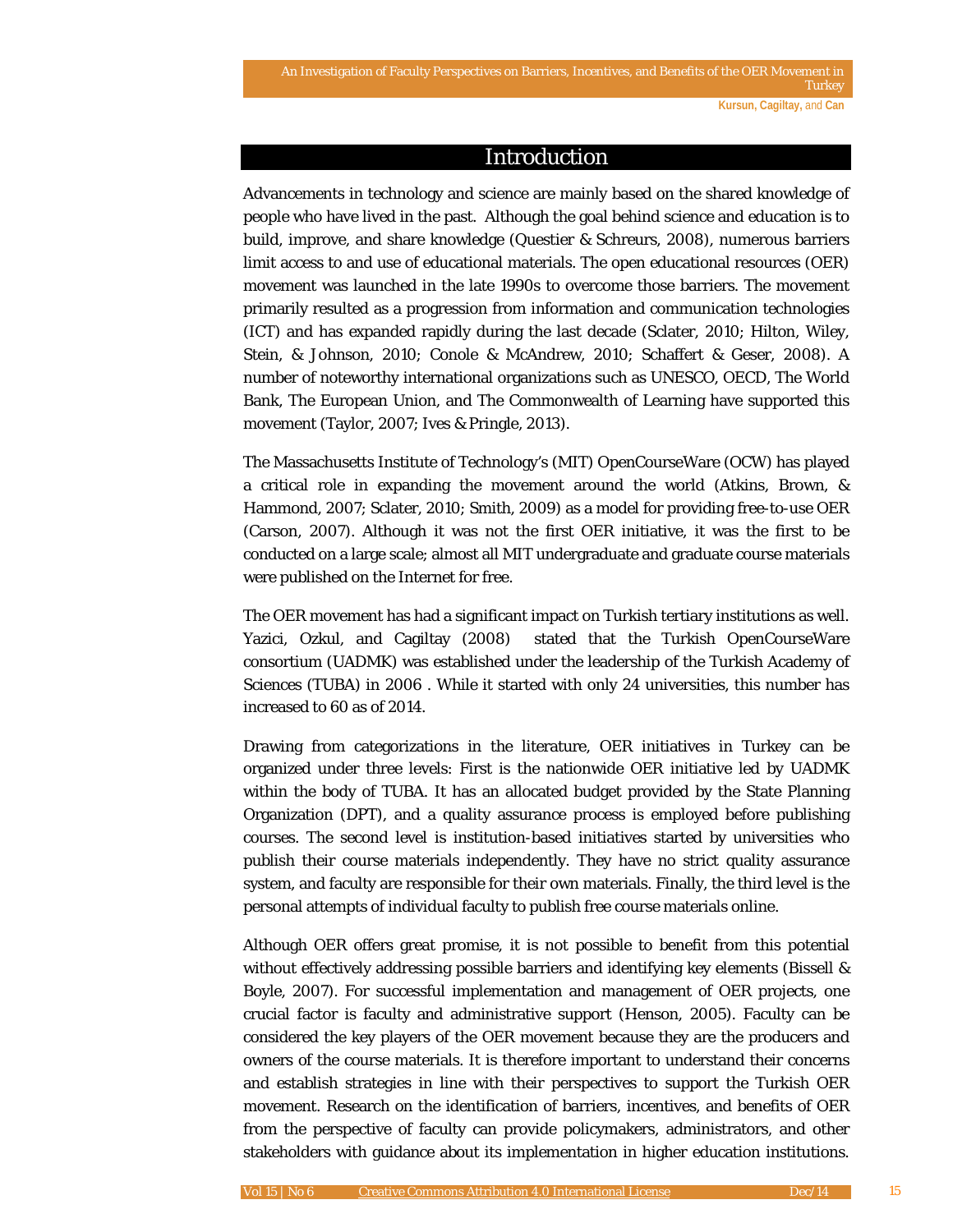Several studies have reported possible barriers, incentives, and benefits of OER in higher education institutions as perceived by faculty. However they were not large scale studies, and the quality of the instruments used is questionable. Furthermore, existing OER studies have mainly focused on the experiences of top English-speaking institutions, largely ignoring non-English speaking ventures (Cobo, 2013). The OER experiences of these universities need to be explored from the perspectives of the faculty with a large scale study and a tested instrument.

Therefore, the purpose of this study is to investigate the perceptions of faculty in Turkish universities on incentives, barriers, and benefits of publishing their course materials for free. Specifically, this study has three research questions:

- 1) What are the perceived barriers to faculty sharing their course materials?
- 2) What are the perceived incentives for faculty to share their course materials?
- 3) What are the perceived benefits for faculty sharing their course materials?

### Review of Literature

In this section, barriers, incentives, and benefits of the OER movement as reported in the literature are presented, and relevant studies regarding faculty perspectives are examined.

# Barriers of OER

For the purpose of this study, a barrier is defined as any obstacle to publishing and sharing educational materials. The OER movement holds diverse promises for teaching and learning, yet obstacles have stifled its growth (Bissell & Boyle, 2007; The Cape Town Open Education Declaration, 2008). To overcome these barriers, it is essential to first understand them in detail.

In the literature, many barriers have been reported that affect OER negatively: lack of awareness of copyright issues, existing copyright laws, quality assurance, quality assessment and enhancement, sustainability, interoperability, lack of technological innovation and tools, cultural and language barriers, lack of institutional policies and incentives for educators, high costs of content development and maintenance, resistance from faculty, and lack of connectivity and computers for re-use (Hylén, 2006; Matkin, 2006; Casserly, 2007; OLCOS, 2007; Yuan, MacNeill, & Kraan, 2008; Pena, 2009; Sclater, 2011; Mulder, 2013).

The following studies investigated faculty perspectives about the barriers of OER.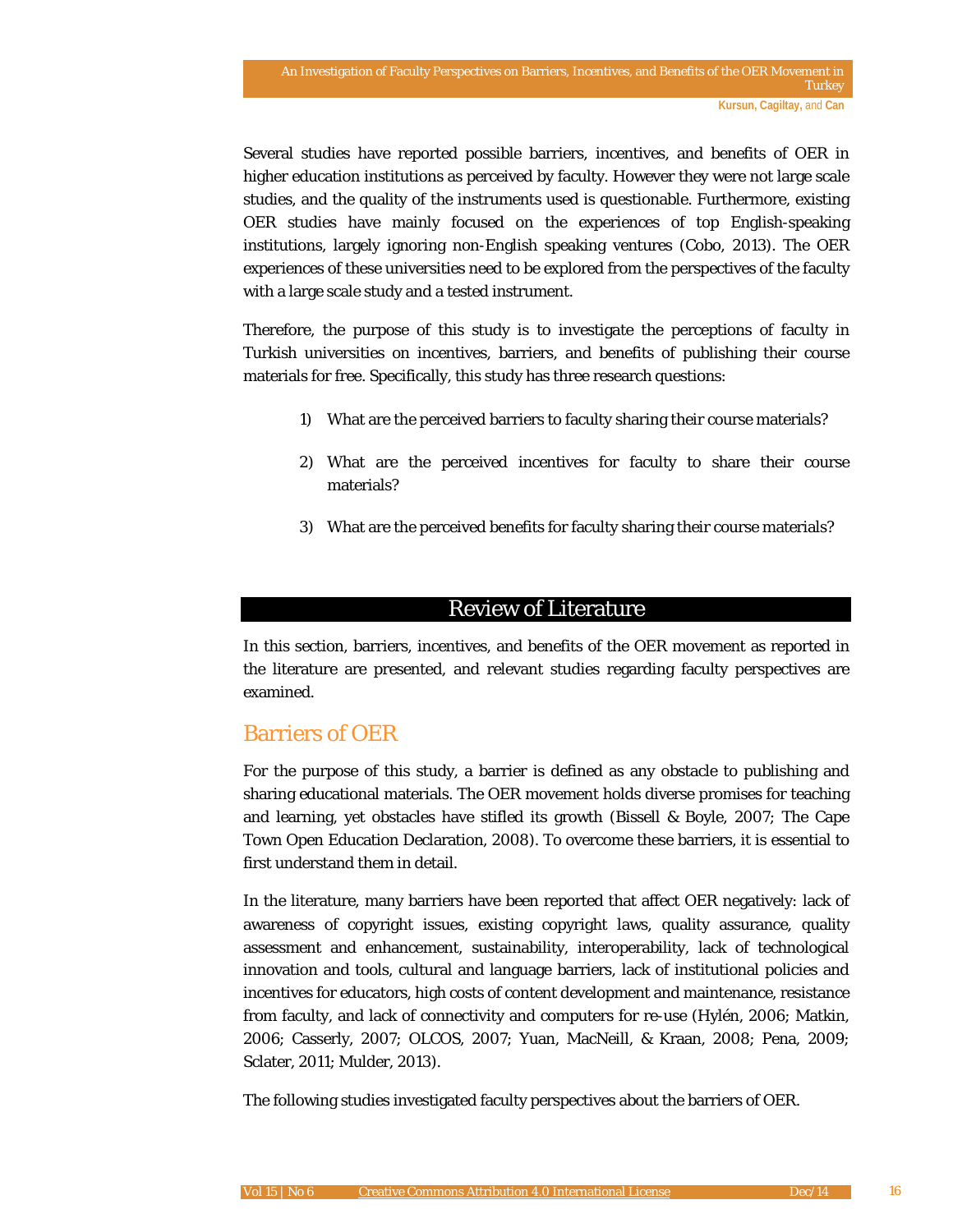According to Carson (2006), when MIT faculty were asked to state reasons for nonparticipation in OCW, they most often reported insufficiently polished materials, lack of time, and concerns over future marketability of their prospective books.

A study conducted by Lee, Albright, O'Leary, Terkla, and Wilson (2008) to examine faculty concerns about the Tufts OCW initiative found that faculty felt that excluding copyrighted materials from their content would diminish the quality. They also felt that in comparison to rich, internal course materials, initial OCW courses were not mature enough and may therefore devalue their reputations as educators. Other issues included time commitment and loss of control over materials.

In its report, *Giving Knowledge for Free. The Emergence of Open Educational Resources*, OECD (2007) reported on a survey targeting teachers and researchers; 193 people from 49 countries responded. When asked to value nine possible barriers for engagement of colleagues in the production of OER, the most significant issues were lack of time (67%), lack of skill (61%), and lack of a reward system (58%). The least significant problem was lack of access to computers and other kinds of hardware and software (15%).

# Incentives for OER

In the context of this study, incentives can be defined as any factor that encourages faculty to publish their course materials as OER.

In OECD's 2007 study, incentives for teachers and researchers were grouped into four categories: "altruistic motivation of sharing," "personal non-monetary gain," "as a way of getting publicity," and "value to other people" (p. 12). Items rated as most important were "to be acknowledged as the creator of a resource when it is used" and "to have a quality review of the resource" (p. 67). The least important factors were financially oriented items such as monetary gain, promotions, or awards. However, since the participation rate of the study was low, results must be interpreted carefully.

Albright (2005) has listed different incentives for faculty members as suggested at the UNESCO forum, including adding OER to portfolios for academic promotion and tenure, providing awards for outstanding material, embedding open content in scholarly training and practice, and developing relevant institutional policies.

Sclater (2011) divided motivations for launching an OER initiative into three categories, altruistic, commercial, and transformational. For altruism, freely publishing course materials provides a number of benefits for individual learners who would not otherwise have such opportunities, especially in developing countries. Commercially, OER may increase the visibility and reputation of an institution on a larger, global scale. As an example, Sclater stated that 7,000 students registered for fee-paying courses immediately after viewing Open University UK's OER content. As for transformational incentives, an OER project may have a positive impact on an institution's processes,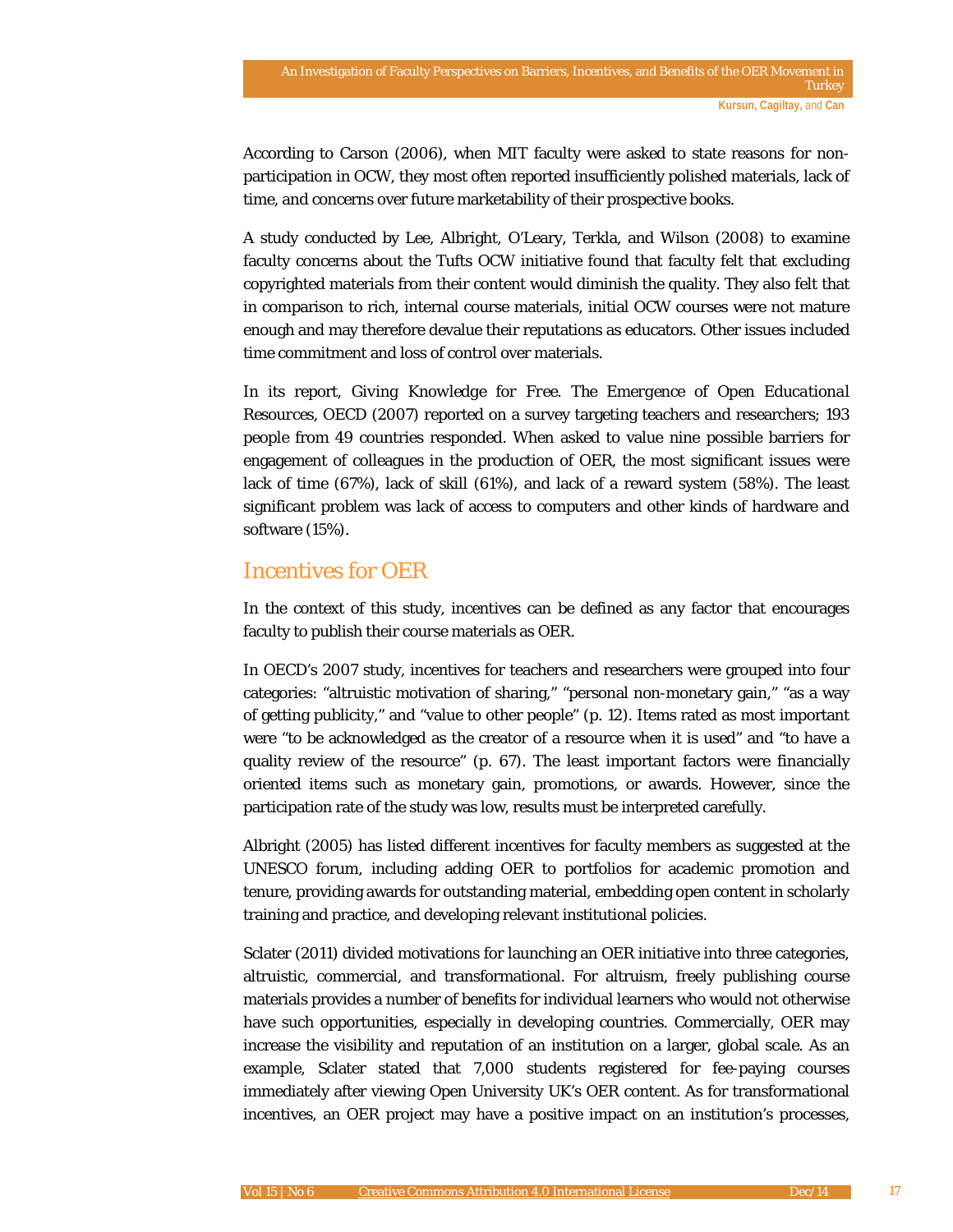structure, and content. For example, faculty who publish their course materials can receive valuable feedback from experts around the world.

On the other side, Pena (2009) sees absence of incentive for faculty as a social barrier, and she suggests higher education institutions should arrange such programs in line with teaching and learning policies so OER is not seen as a burden.

# Benefits of OER

The potential of the OER movement has been well documented and demonstrated in important national (JISC in UK, NSF in USA) and international (OECD, UNESCO, the EU) organizations' reports as well as in academic literature (Sclater, 2011; Smith & Casserly, 2006; Johnstone, 2005). In this section, the benefits are highlighted according to stakeholder status, such as self-learners, faculty, and institutions.

### **For self-learners.**

An MIT OCW evaluation report found that the great majority of visitors were selflearners (49%) who used the site for improving personal knowledge (56%), keeping themselves up to date in their fields (16%), and planning future study (14%; Carson, 2006).

In his paper, Stacey (2007) explained that OERs are valuable to individuals who are willing to educate themselves because they have a coherent structure that provides broad choices in accessing educational resources. Individuals are not responsible for tuition fees, prerequisites, or strict learning methods, making OERs very convenient for self-regulated learners. He further argues that to use digital material by seeking legal permission can take too much time (weeks, even months); on the other hand, in OERs, educators can use these recourses without these time and effort taking permission procedures.

According to an OECD (2007) report, OER is likely to change the traditional teaching structure and create more independent learners, increasing demand for assessment of competencies gained outside of formal learning settings.

### **For faculty.**

Faculty is another group who can benefit from the OER movement. As found in the evaluation study conducted by MIT OCW staff, 16% of visitors to the site were educators, 32% students, and 49% self-learners (Carson, 2006). Although the percentage of educator users was the lowest, results indicate that approximately 2 million educators have used MIT OCW, with 96% of educators who participated in the study saying it helped them to enhance their teaching (Carson, 2007). Preston (2006) further reported a number of benefits for MIT faculty who participated in the MIT OCW initiative, such as providing an archive, increasing academic recognition, and making connections with other academicians (Preston, 2006).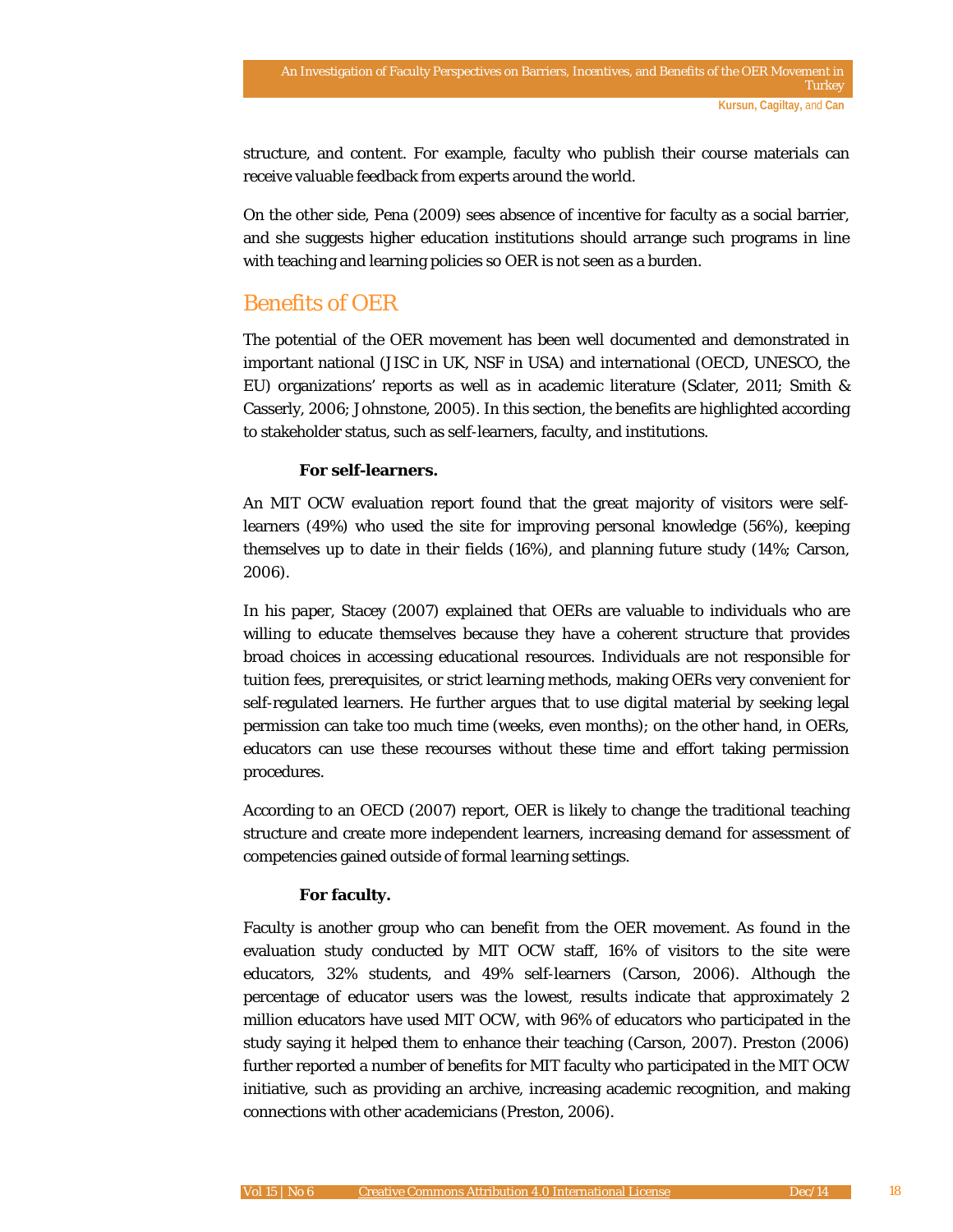Johnstone (2005) explained some faculty benefits of the OER movement by claiming that it may offer new collaboration opportunities between and across departments, since viewing OER content can illustrate overlaps in content. On most traditional campuses, faculty do not see syllabi or teaching materials of others, even in the same department, but OER allows faculty to see how colleagues approach the same concepts.

#### **For institutions.**

The OER movement can significantly reduce curriculum development by providing both time and monetary savings. This benefit is particularly valid for courses that include multimedia materials such as illustrations or animations (Potter, 2003).

OER could also help institutions in other countries establish new curriculums (Sclater, 2011). For instance, as suggested by Smith and Casserly (2006), the John Hopkins School of Public Health could use OER to guide the design and development of public health programs in developing countries.

D'Antoni (2009) pointed out numerous benefits of the OER movement for institutions:

Sharing knowledge is congruent with the academic tradition; Taxpayer's money is leveraged through the free sharing of resources; the cost of content development can be reduced and quality may be improved; the public image of the institution may be enhanced and new students attracted; with increasing competition, institutions need to identify new cost‐ recovery models. (p. 6)

In a recent OER report by UNESCO and the Commonwealth of Learning (COL), three main benefits to institutions were highlighted. First, with the OER movement, institutions can attract new students. It may also enhance the reputation of an institution by promoting public service. Finally, dissemination of research results can attract funding.

### Method

In this study, a survey method was utilized to gather information about the barriers, incentives, and benefits of the OER movement from the perspective of faculty in Turkey. Creswell's (2005) guidelines for survey research were considered in the design.

# **Participants**

The population of this study was faculty working in Turkish universities involved in the National OpenCourseWare Consortium (UADMK) who taught at least one traditional course. At the time of data collection, there were 56 UADMK member universities with a total of 73,954 combined faculty, but it is not possible to determine the number of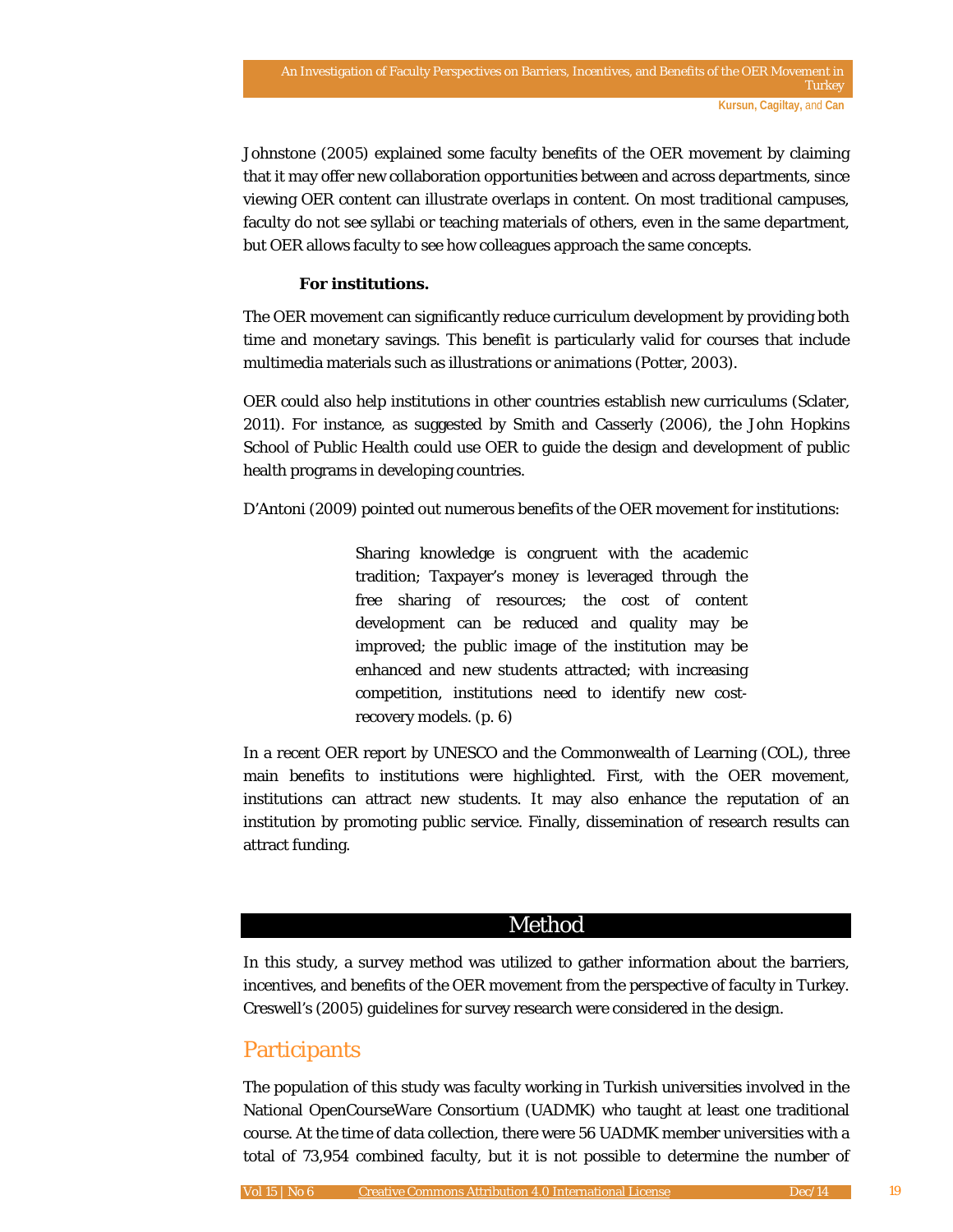faculty teaching at least one higher education level course. In total, there were 3,142 responses gathered through two steps data collection. After data cleaning, the respondents of this study decreased to 1,637 faculty (4.5% participation rate), 65% male and 35% female. Regarding their academic titles, most were assistant professors (31%), instructors (21%), and professors (16%).

#### Table 1

#### *Participants*

| Gender |                           |      | $\%$ |
|--------|---------------------------|------|------|
|        | Male                      | 1070 | 65.4 |
|        | Female                    | 567  | 34.6 |
| Total  |                           | 1637 | 100  |
|        | <b>Academic Position</b>  |      |      |
|        | Professor                 | 265  | 16.2 |
|        | Associate professor       | 213  | 13.0 |
|        | Assistant professor       | 512  | 31.3 |
|        | Instructor                | 343  | 21.0 |
|        | Language instructor       | 67   | 4.1  |
|        | <b>Research assistant</b> | 176  | 10.8 |
|        | <b>Specialist</b>         | 21   | 1.3  |
|        | <b>Other</b>              | 40   | 2.4  |
| Total  |                           | 1637 | 100  |

### **Instrument**

The survey was developed based on 10 semi-structured interviews with faculty who were purposefully selected based on their experience publishing course materials. Moreover, a series of unstructured interviews were conducted with UADMK university representatives, using a literature review to guide the writing of the questions.

To establish its content and face validity, subject and measurement experts reviewed the survey in terms of content and format. The reviewers were six Turkish OCW consortium executive members and three faculty. Two measurement and assessment experts also reviewed the survey scales, question structures, and appropriateness of directions. Finally, a language expert reviewed the survey for Turkish language usage. A pilot test was conducted with 41 faculty.

The final survey was converted into an online format consisting of five main sections: general questions (7 items), barriers (13 items), incentives (16 items), benefits (17 items), and demographics (9 items). To increase the reliability and validity of the results, a long scale was used (Krosnick & Fabrigar, 1997). The main questions used a 6 point, unipolar agreement scale format (6: Completely Agree to 1: Completely Disagree).

An exploratory factor analysis (EFA) was also conducted on the actual data to examine the internal structure of the survey (Johnson & Christensen, 2004) and to determine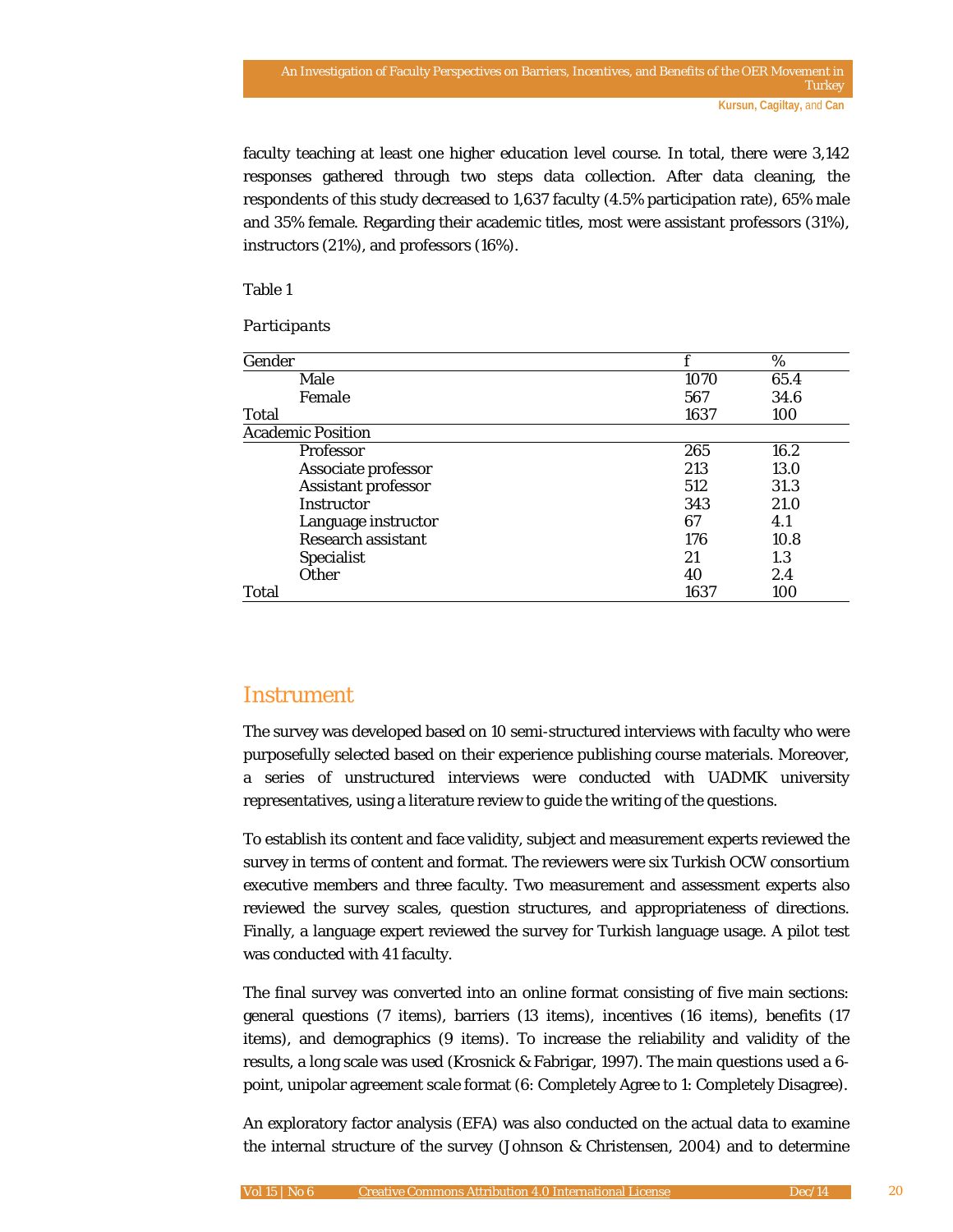whether a single dimension or multiple dimensions underscored the items in the survey. EFA results showed four factors as barriers to publishing course materials freely through the Internet (legal, technical, institutional, and personal), four factors for incentives (supporting mechanisms, intellectual property protection mechanisms, compelling mechanisms, and reward mechanisms), and one factor for benefits.

# Data Collection

The online survey was sent to the administration offices of all 56 Turkish OCW consortium member universities through a formal letter signed by the chair of UADMK. Name of the related university president, background information for the study and web links directing users to the questionnaire were presented in this formal letter. A paragraph about the survey was also included in the letter to make announcement of the study by universities easier. The questionnaire was administered in two rounds. In total, there were 3,142 responses gathered through two steps data collection. However, after data cleaning this number decreased to 1,637 respondents.

# Data Analysis

In order to analyze gathered data, a cleaning process was first performed in order to detect problematic responses and missing values. Then, descriptive statistics were conducted. For data cleaning, various parameters were taken into consideration. For instance, each respondent's survey completion time was examined, and responses completed in a short time were deleted. Data sets were also scrutinized in case of outliers and minimum and maximum scores; no problems were detected.

### Results

In this section, details about the faculty's digital course materials and their willingness to publish those resources via the Internet are presented, followed by the findings of this study regarding the perceived incentives, barriers, and benefits.

The majority (82%) of the faculty reported that they benefited from course materials (syllabus, reading pack, presentation files, quizzes, etc.) available on the Internet. They generally accessed those resources via search engines (76%). Considering digital course materials versus non-digital ones, 41% of participants indicated that most of their course materials were in digital form, while 17% of participants reported that all of their course materials were in digital form (Table 2). It is found that, regardless of the amount, all participants had some amount of digital course materials available.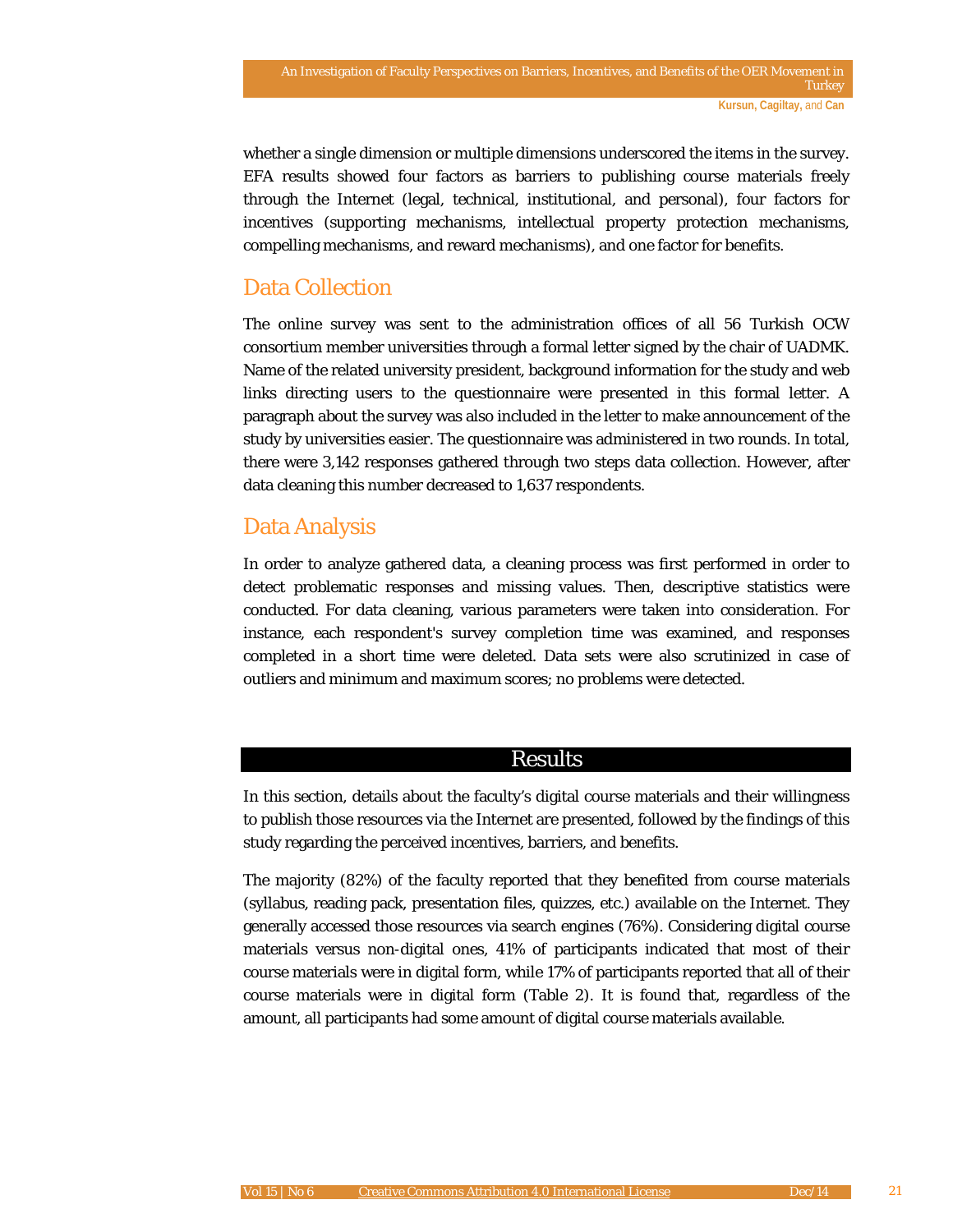| <b>Items</b> |                     |      | %    |  |
|--------------|---------------------|------|------|--|
|              | All                 | 281  | 17.2 |  |
|              | A great proportion  | 668  | 40.8 |  |
|              | About half          | 295  | 18   |  |
|              | <b>Small amount</b> | 299  | 18.3 |  |
|              | <b>None</b>         | 94   | 5.7  |  |
| Total        |                     | 1637 | 100  |  |

*Amount of Faculty's Digital Course Materials (i.e., .pdf, .doc, .swf etc.)*

Regarding web publication of course materials, 23% indicated that they were already publishing their course materials, 61% were not but wanted to, and 16% had no plans to do so (Table 3).

#### Table 3

#### *Publishing Course Materials Via the Web*

| Items |                                |      | %    |
|-------|--------------------------------|------|------|
|       | Yes, I publish                 | 359  | 23.2 |
|       | No, but I want to do           | 946  | 61.1 |
|       | No, I do not intend to publish | 243  | 15.7 |
| Total |                                | 1548 | 100  |

# Research Question 1: Perceived Barriers to Sharing Course **Materials**

The greatest perceived barrier to OER for faculty was having or expecting problems protecting the intellectual property rights of their own materials (*M* = 4.27, *SD* = 1.61). They also had or expected problems about providing intellectual property rights of others' materials that do not belong to them  $(M = 4.19, SD = 1.51)$ . Lack of necessary incentives to share course materials  $(M = 4.07, SD = 1.67)$  is another important barrier for faculty. On the other hand, required hardware such as computers or scanners (*M* = 2.25,  $SD = 1.51$ ) and lack of technical skills required to develop digital materials ( $M =$ 2.45, *SD* = 1.55) were not perceived as significant barriers. Table 4 shows all means and standard deviations for the barrier section of the questionnaire in descending order by mean scores.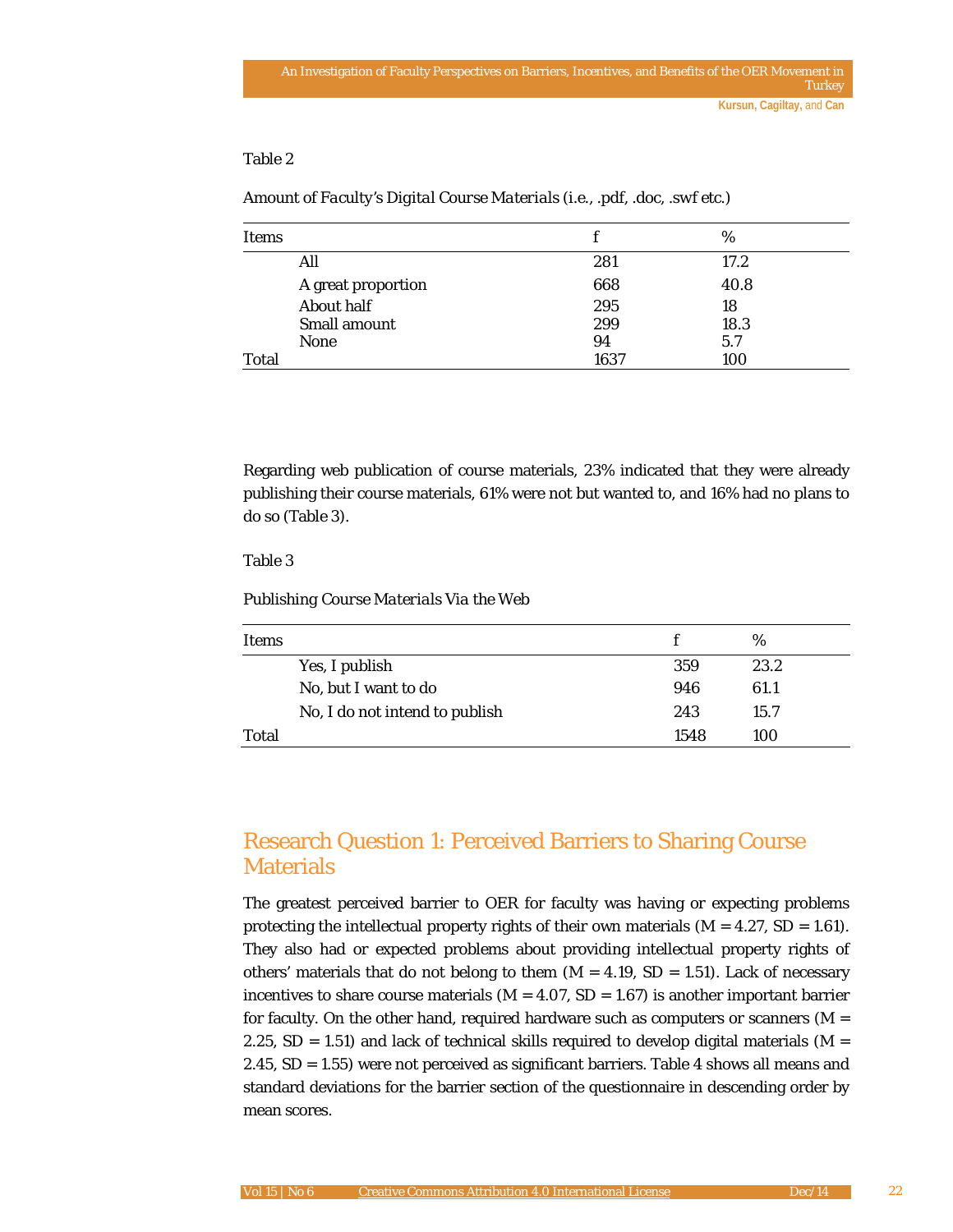#### *Perceived Barriers of Sharing Course Materials*

| Items (Likert Scale: 1= Completely Disagree to 6= Completely Agree)                                                |      | <b>SD</b> |
|--------------------------------------------------------------------------------------------------------------------|------|-----------|
| I have / expect some problems protecting the intellectual property rights<br>to my own materials.                  | 4.27 | 1.61      |
| I have / expect some problems providing the intellectual property rights<br>to materials that do not belong to me. | 4.19 | 1.51      |
| There is / will be no required (necessary) incentives.                                                             | 4.07 | 1.67      |
| Faculty at my university do not / will not have willingness to share<br>course materials.                          | 3.98 | 1.40      |
| Sharing course materials with everyone will increase plagiarism.                                                   | 3.74 | 1.65      |
| My course load is too heavy.                                                                                       | 3.58 | 1.59      |
| I do not think my university has a policy about publishing/sharing<br>course materials.                            | 3.55 | 1.67      |
| I do not have enough time.                                                                                         | 3.55 | 1.56      |
| There is / will be no support from my university for publishing course<br>materials.                               |      | 1.64      |
| There is no necessary technical infrastructure at my University.                                                   | 2.96 | 1.68      |
| It is risky to share my experiences with everyone in today's environment<br>where competition is high.             |      | 1.66      |
| I do not have the technical skills to develop digital materials.                                                   | 2.45 | 1.55      |
| I do not have the required hardware (computer, scanner, etc.).                                                     | 2.25 | 1.51      |

# Research Question 2: Perceived Incentives of Sharing Course **Materials**

The greatest incentive for faculty was being informed about changes someone else makes to their materials  $(M = 5.27, SD = 1.18)$ . This incentive was followed by protecting materials against plagiarism (*M* = 5.25, *SD* = 1.22). Providing a usable platform for sharing course materials (*M* = 5.22, *SD = 0.97*) was another important perceived incentive for faculty. On the other hand, making course material sharing compulsory (*M* = 2.95, *SD = 1.60*) and sharing course materials via a single platform in Turkey ( $M = 3.70$ ,  $SD = 1.68$ ) were perceived as the least important incentives. Table 5 shows the mean and standard deviations for the incentive section of the questionnaire in descending order by mean scores.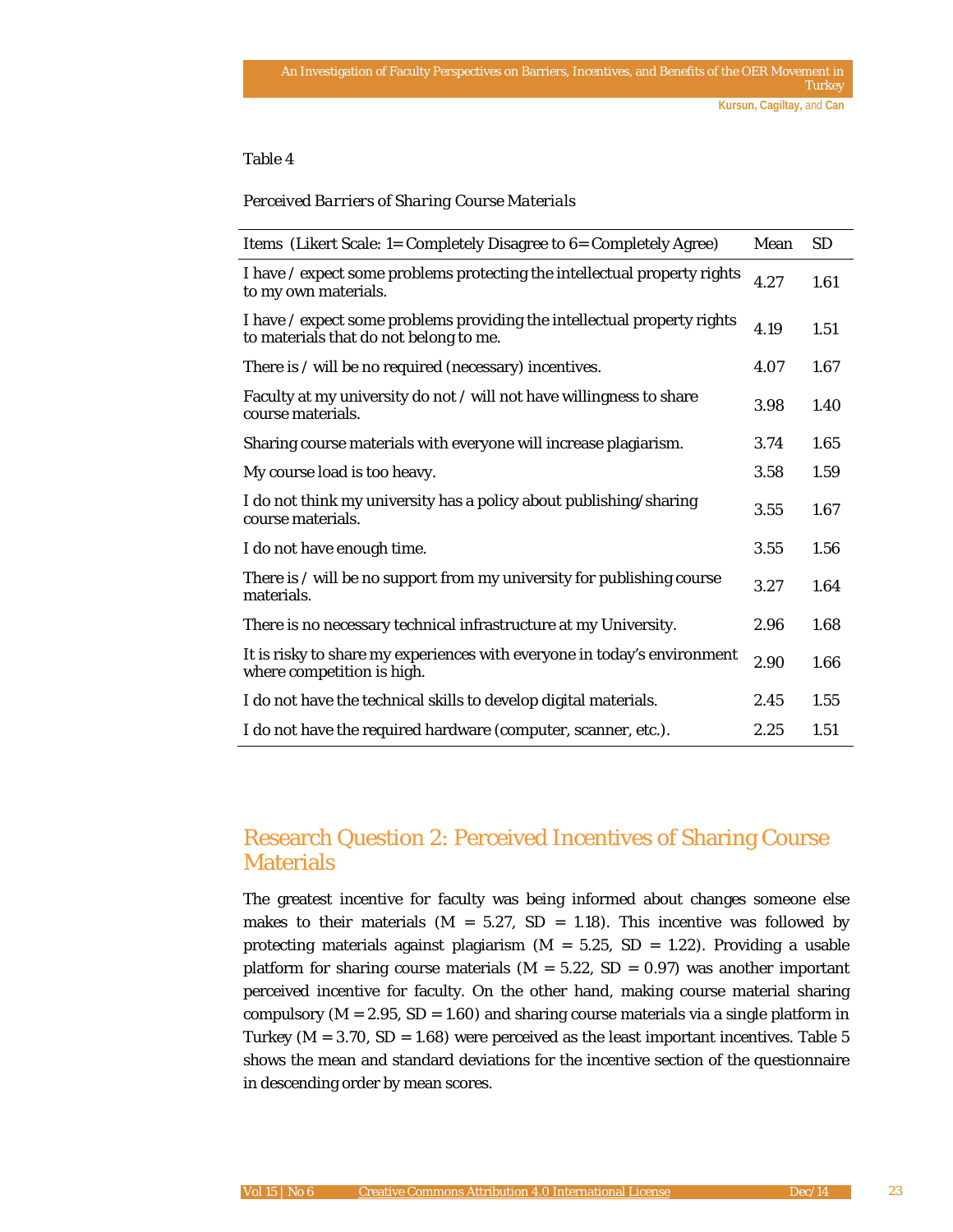*Perceived Incentives of Sharing Course Materials*

| Items (Likert Scale: $1 =$ Completely Disagree to $6 =$ Completely Agree)                                           | M         | <b>SD</b> |
|---------------------------------------------------------------------------------------------------------------------|-----------|-----------|
| I should be informed when someone makes changes to my materials.                                                    | 5.27      | 1.18      |
| Course materials that I share should be protected from plagiarism.                                                  | 5.25      | 1.22      |
| A usable platform should be designed for sharing course materials.                                                  | 5.22      | 0.97      |
| Hardware (computer, scanner, Printer, etc.) should be provided to faculty<br>for developing their course materials. | 5.18      | 1.13      |
| Instructional technology centers should be established to support<br>materials development.                         | 5.13      | 1.10      |
| A rewarding system should be established to encourage faculty to publish<br>their course materials.                 | 5.12      | 1.19      |
| Financial support (i.e., copyright fees) should be provided to faculty for<br>developing course materials.          | 4.98 1.24 |           |
| Trainings / workshops about material developments should be arranged<br>for faculty.                                | 4.91      | 1.22      |
| Material development efforts of faculty should be rewarded with improved 4.91<br>academic ranking.                  |           | 1.43      |
| I should be informed about who uses my course materials.                                                            | 4.65      | 1.49      |
| Faculty should be supported with the help of student assistants.                                                    | 4.44 1.46 |           |
| Course materials that I share should not be altered in any way.                                                     | 4.39      | 1.67      |
| Course materials should be published via a single platform in Turkey.                                               | 3.70      | 1.68      |
| Sharing course materials should be compulsory.                                                                      | 2.95      | 1.60      |

# Research Question 3: Perceived Benefits to Sharing Course **Materials**

All mean scores were higher than 4.75, showing that academics have a very strong consensus regarding the possible benefits of freely publishing course materials. As shown in Table 6, the most agreed upon benefit of OER among participants was the opportunity to learn from experienced faculty  $(M = 5.30, SD = .93)$ . Establishing scaffolding for inexperienced faculty to design their courses (*M* = 5.29, *SD* = .87) and an increase in the amount of Turkish resources on the Internet (*M* = 5.29, *SD* = 1.02) were the next most agreed upon benefits, sharing the same mean score. The other leading benefits were making contributions to universities where educational resources are scarce ( $M = 5.26$ ,  $SD = .96$ ), the opportunity to see different aspects of courses ( $M =$ 5.23,  $SD = .92$ ), helping faculty to archive their course materials ( $M = 5.21$ ,  $SD = .97$ ), and supporting life-long learning  $(M = 5.21, SD = .97)$ .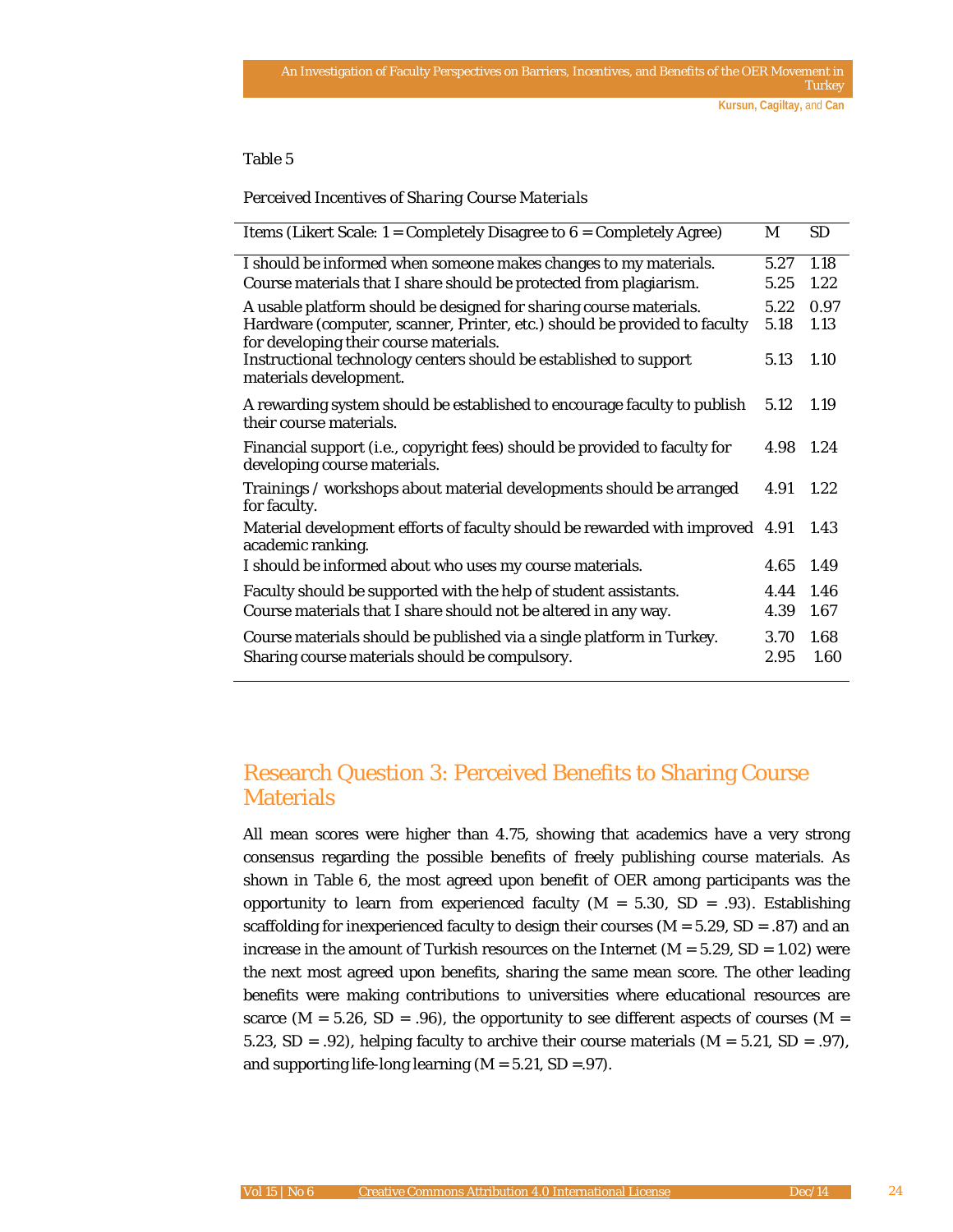*Perceived Benefits to Sharing Course Materials*

| Items (Likert Scale: 1= Completely Disagree to 6= Completely Agree)       |      | <b>SD</b> |
|---------------------------------------------------------------------------|------|-----------|
| It is / will be possible to benefit from experienced faculty.             |      | .93       |
| It builds scaffolds for inexperienced faculty to design their courses.    |      | .87       |
| It increases the amount of Turkish resources on the Internet.             |      | 1.01      |
| It contributes to universities where educational resources are scarce     | 5.26 | .96       |
| It provides opportunities to see different aspects of any course.         | 5.23 | .92       |
| It supports life-long learning.                                           | 5.21 | .97       |
| It helps faculty to archive their courses.                                | 5.21 | .97       |
| The quality of a course's resources will increase since more people will  | 5.16 | 1.05      |
| have a chance to examine them.                                            |      |           |
| It helps university students to decide on course enrollment.              |      | .99       |
| More reliable resources will be on the Internet, since universities are   |      | 1.08      |
| providing the content.                                                    |      |           |
| It provides transparency.                                                 | 5.13 | 1.06      |
| It compels / encourages faculty to design their courses with the greatest | 5.10 | 1.05      |
| of care.                                                                  |      |           |
| It contributes to the advertisement of my university in the national and  | 5.05 | 1.12      |
| international arena.                                                      |      |           |
| It enhances the quality of education in universities.                     |      | 1.13      |
| It provides an environment where courses can be controlled.               |      | 1.23      |
| It enhances communication among faculty.                                  | 4.90 | 1.16      |

### Discussion and Conclusion

While a majority of participants reported that more than half of their course materials were in a digital format, only about 23% actually shared them freely on the Internet. About 18% did not intend to publish their materials at all. Usluel, Askar, and Bas (2008) found similar results: Turkish faculty use ICT most frequently for communication and searching for information about their courses and least frequently for publishing their lecture notes and announcing course assignments or projects on the Internet. The OECD (2007) report also underlined this issue; there appears to be a paradox in academia where a faculty member may strongly emphasize the importance of openly sharing, but he or she "often takes an unresponsive attitude towards sharing or using educational resources developed by someone else" (p. 60). As the findings of this study and a review of the literature revealed, there may be several reasons for this unresponsive attitude towards sharing. First, although many faculty are willing to share their work, they do not know how to protect their rights (Hylen, 2006; Yuan, MacNeill, & Kraan, 2008). This finding also confirms the results of this study, as participants rated legal issues very highly as barriers. Other reasons indicated in the literature include difficulty in copyright clearance for their course materials, the negative effect of publishing their course materials on the marketability of future books or publications (Carson, 2006), lack of adequate experience in using OER (Okonkwo, 2012), lack of selfconfidence about the quality of their course materials, fear of being criticized by their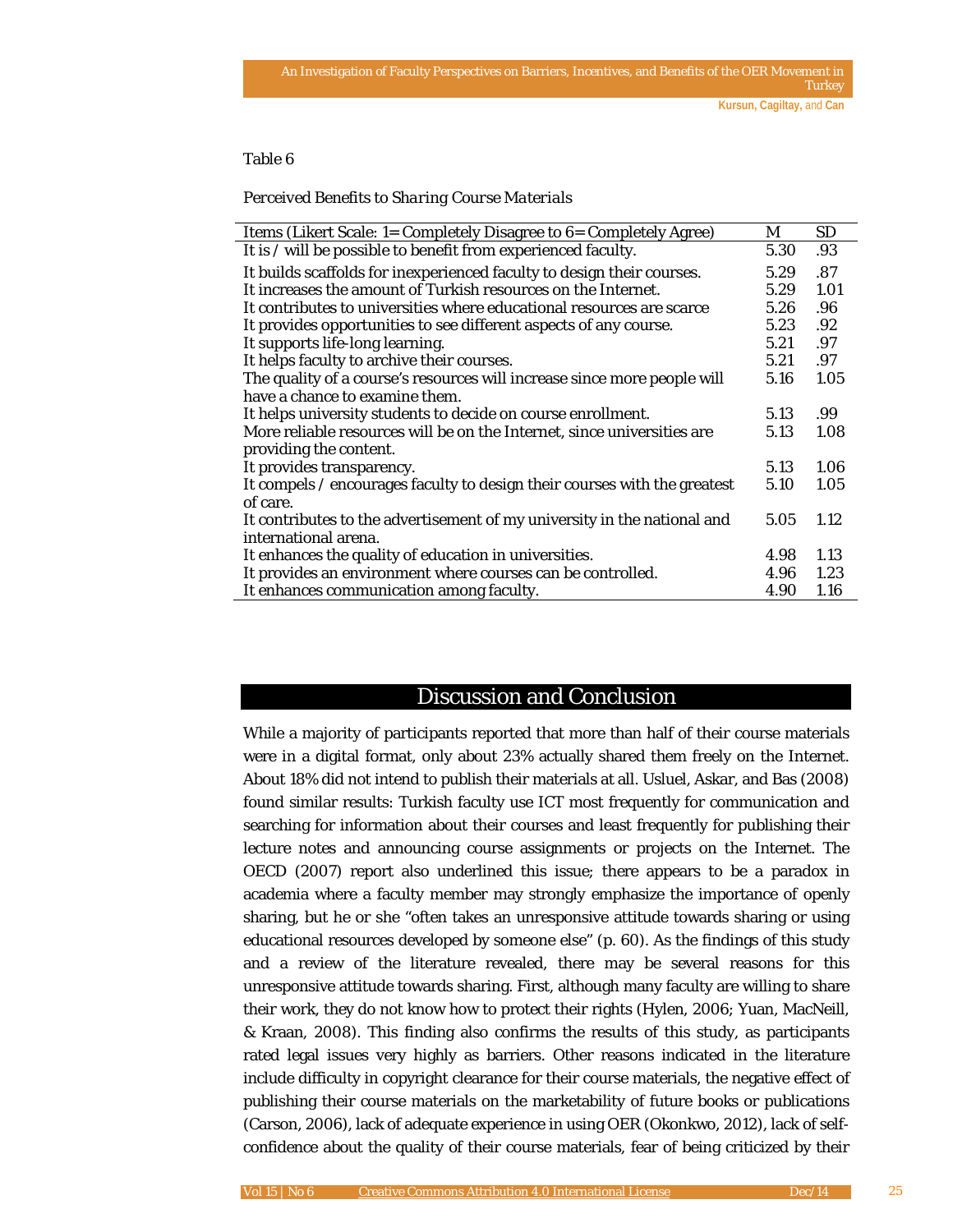colleagues, decreased value of course materials in the OCW platform (Lee et al., 2008), lack of time, and high workload (OECD, 2007).

One of the most significant findings of this study is that most of the items related to legal factors were perceived as important barriers. The greatest barrier for faculty was having or expecting problems protecting intellectual property rights of their own materials, and the second greatest barrier was clearance of others' copyrighted work used in their course materials. Copyright problems are often documented in the literature as well (i.e., Hylen, 2006; Pena, 2009; Matkin, 2006). Bissell (2009) stated that open licensing is the core infrastructural element of OER, and licensing issues rank among the top concerns for the movement. It is crucial to understand the reasons for these concerns and develop strategies to address them. Studies have revealed several reasons copyright issues are seen as a barrier for faculty: concern about others using their materials without attribution (Sclater, 2011; Smith & Casserly, 2006), understanding the complexities of existing copyright laws (Pena, 2009; Browne & Newcombe, 2009), difficulty in gaining clearance of copyrighted material within their own content (Hodgkinson-Williams, 2010; Amiel, 2013), and lack of awareness about copyright issues (Yuan, MacNeill, & Kraan, 2008). Therefore, actions should be taken to facilitate the sharing of course materials, and institutions should assume an active role in resolving copyright clearance problems. Possible solutions are to seek permission from the copyright holder, provide a link to actual resources (Ives & Pringle, 2013) or replace the copyrighted materials with new ones. Wizards, which enable faculty to choose the best licensing options for their works in an easy and quick way, can be developed or existing tools can be adopted into the Turkish language. However, concerns related with machine-attribution indicated in Amiel's (2013) study should be taken into consideration. Regulation in copyright is the most important step that might be taken for this movement. Explicit information about Creative Commons (CC) licenses should also be available in project portals. CC licenses, which are based on US legislation of intellectual property, should be integrated into Turkish copyright law. Therefore, licenses should be adopted by Turkish lawyers, made compatible with Turkish legislations, and translated into Turkish. On the other side, required hardware such as computers or scanners and lack of technical skills required to develop digital materials were perceived as the least significant barriers. This finding is also founded in OECD (2007). That is, the least significant problem was lack of access to computers and other kinds of hardware and software. However, this finding is not consistent with Mtebe and Raisamo's (2014) study in which lack of technical equipment and of technical skills required to develop digital materials are found to be important barriers in higher education institutions in Tanzania.

Legal issues also affected the results of the faculty's perceived incentives. The most agreed upon incentive was being informed when someone makes changes to faculty materials, followed by protecting course materials from plagiarism. Considering the significance of legal issues as a barrier among faculty, it is not surprising that the greatest incentive is about intellectual property protection mechanisms. This finding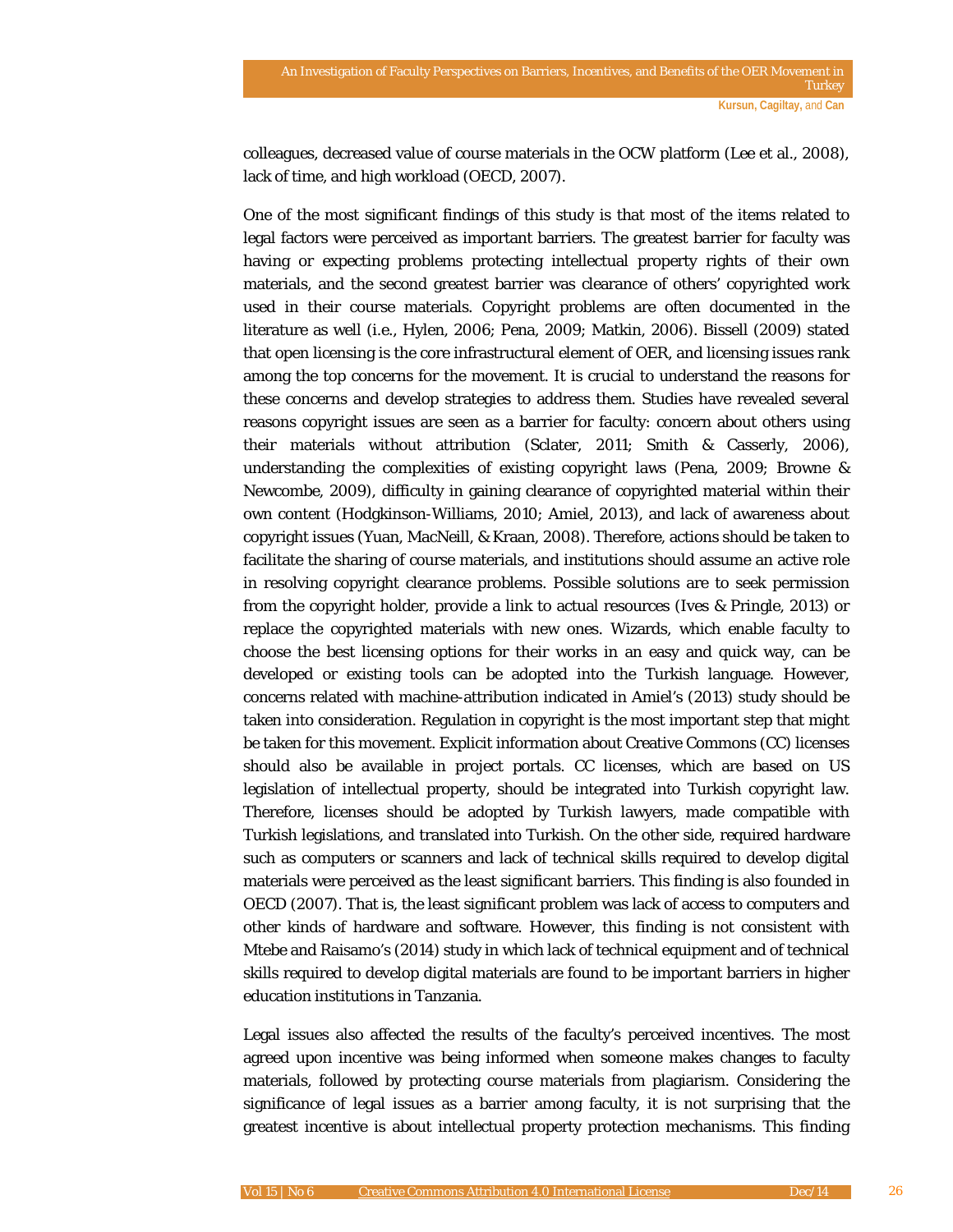provides further explanation to the copyright problem by establishing a technical mechanism that monitors and reports changes to their materials.

Results indicated that the majority of the faculty have benefited from course materials (syllabus, reading pack, presentation files, quizzes, etc.) available on the Internet. They have a very strong consensus on potential benefits of freely publishing course materials. The most agreed upon benefit of OER among participants was the opportunity to access and learn from more experienced faculty members' materials. Providing scaffolding to inexperienced faculty members when designing their courses and increasing the amount of Turkish course materials on the Internet were the other most agreed upon benefits of OER among faculty. These perceived potential benefits of the OER movement have also been well documented and demonstrated by the reports of important national (JISC in UK, NSF in USA) and international (OECD, UNESCO, the EU) organizations as well as academic literature (Sclater, 2011; Smith & Casserly, 2006; Johnstone, 2005).

# Future Studies

Although this survey study was a large scale survey that collected data from 1,637 participants from 56 universities, due to a low participation rate, the sample may not represent the population. Therefore, further studies are needed to confirm the results of this study to help policymakers make better informed decisions. The instrument developed in the scope of this study can be administrated to the same population at another time with better safeguards for improved participation. Besides this, the instrument can be administrated to a similar population in another country. For improved participation, faculty can be directly contacted instead of administration offices and data can be collected face-to-face or through telephone interviews. However this is likely to increase the cost of the study and make data collection difficult. Universities' OCW representative might have played an active role in the data collection process.

Since OER is a relatively young movement in Turkey, there is an essential need to increase the quantity and quality of research studies in this field. First, despite its promises, little is known about the impact of the OER movement on teaching and learning activities. Therefore, one important research topic to be investigated is OER's instructional impact. In these studies, researchers can try to understand how those resources are used in teaching and learning activities and how they can facilitate and enhance learning. Another fruitful research area can be learner-centered studies. User behaviors of OER use and production can be explored by assessing visitor statistics for materials.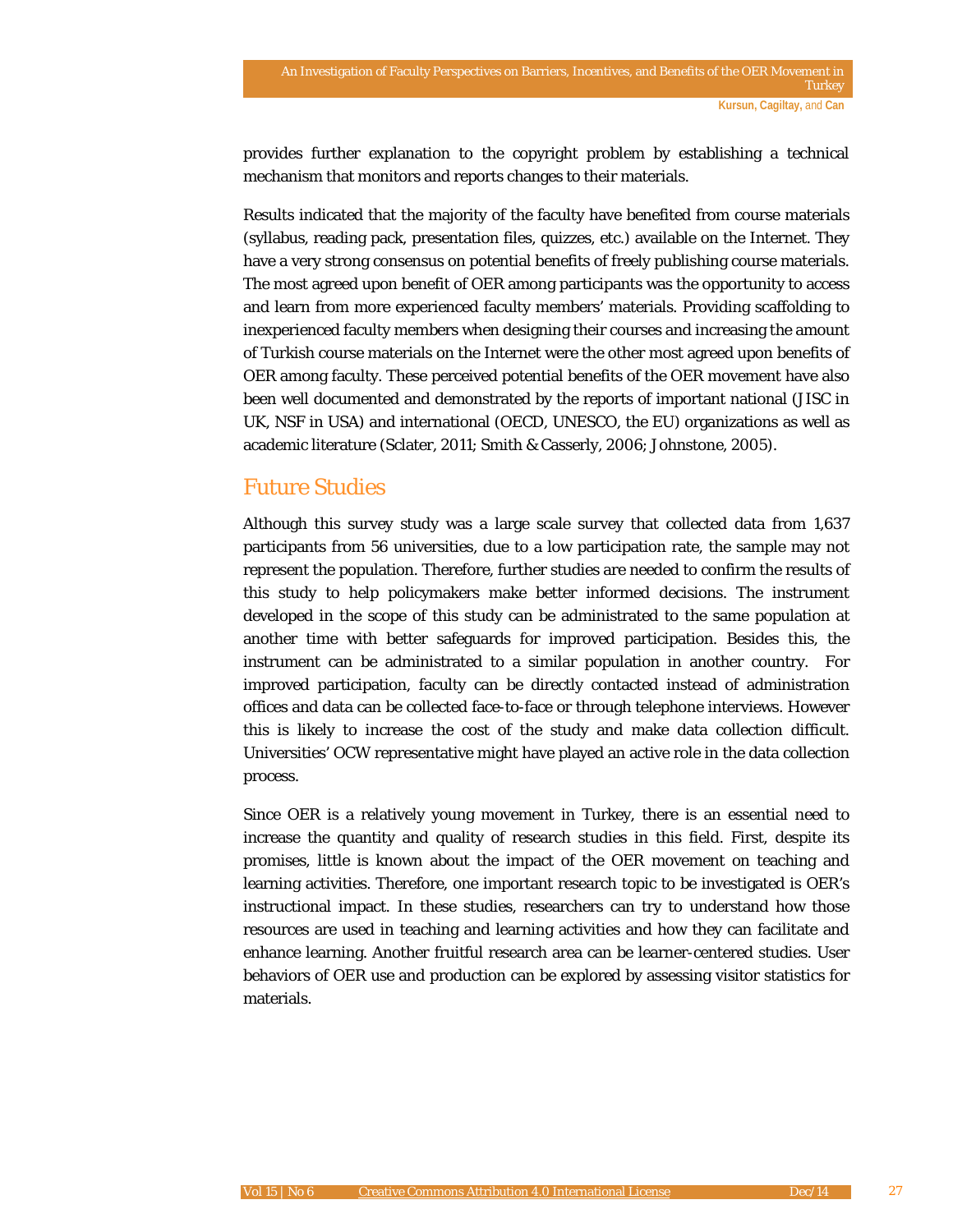### References

- Albright, P. (2005). *Open educational resources. Open content for higher education. Final forum report.* Paris: UNESCO. Retrieved from [http://www.unesco.org/iiep/virtualuniversity/media/forum/oer\\_forum\\_f](http://www.unesco.org/iiep/virtualuniversity/media/forum/oer_forum_final_report.pdf) [inal\\_report.pdf](http://www.unesco.org/iiep/virtualuniversity/media/forum/oer_forum_final_report.pdf)
- Amiel, T. (2013). Identifying barriers to the remix of translated open educational resources. *International Review of Research in Open and Distance Learning, 14*(1), 126-144. Retrieved from <http://www.irrodl.org/index.php/irrodl/article/view/1351>
- Atkins, D. E., Brown, J. S., & Hammond A. L, (2007). *A review of the open educational resources (OER) movement: Achievements, challenges, and new opportunities.* Hewlett Foundation.
- Bissell, A. (2009). Permission granted: Open licensing for educational resources. *Open Learning: The Journal of Open and Distance Learning, 24*(1), 97-106.
- Bissell, A., & Boyle, J. (2007). Towards a global learning commons: ccLearn. *Educational Technology Magazine: The Magazine for Managers of Change in Education*, *47*(6), 5-9.
- Browne, T. J., & Newcombe, M. (2009). Open educational resources: A new creative space. In *Same places, different spaces. Proceedings Ascilite Auckland 2009*. Retrieved from<http://www.ascilite.org.au/conferences/auckland09/procs/> [browne.pdf](http://www.ascilite.org.au/conferences/auckland09/procs/)
- The Cape Town Open Education Declaration (2008). *The Cape Town open education declaration: Unlocking the promise of open educational resources.* Retrieved from<http://www.capetowndeclaration.org/>
- Carson, S. (2006). *2005 MIT OCW program evaluation findings report*. Retrieved from<http://ocw.mit.edu/OcwWeb/Global/AboutOCW/evaluation.htm>
- Carson, S. (2007). The OpenCourseWare model: High-impact open educational content. *Educational Technology, 47*(6), 23-25.
- Casserly, C. M. (2007). The economics of open educational resources. *Educational Technology Magazine: The Magazine for Managers of Change in Education, 47*, 14-19.
- Cobo, C. (2013). Exploration of open educational resources in non-English speaking communities. *The International Review Of Research In Open And Distance Learning, 14*(2), 106-128. Retrieved from<http://www.irrodl.org/index.php/irrodl/article/view/1493/2482>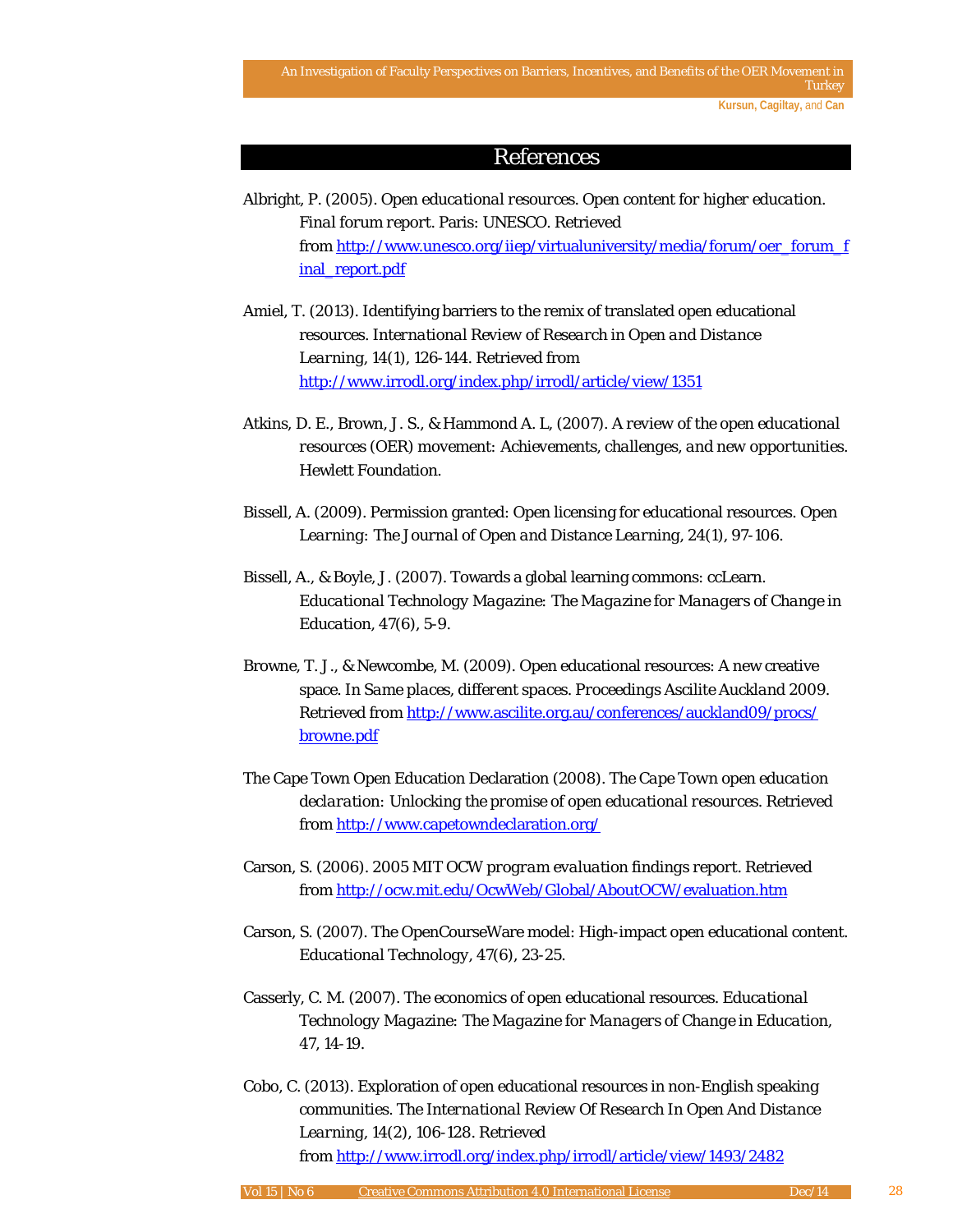- Conole, G., & McAndrew, P. (2010). OLnet: A new approach to supporting the design and use of open educational resources. In M. Ebner & M. Schiefner (Eds.), *Looking toward the future of technology-enhanced education: Ubiquitous learning and the digital native* (pp. 123-144).
- Creswell, J. W. (2005). *Educational research. Planning, conducting, and evaluating quantitative and qualitative research*. Thousand Oaks, CA: Sage.
- D'Antoni, S. (2009). Open educational resources: Reviewing initiative and issues. *Open Learning*, *24*(1).
- Henson, S. (2005). Starting an OCW: A case study [Abstract]. *Proceeding of Advancing the Effectiveness and Sustainability of Open Education Conference*, USA, Utah State University, p. 70.
- Hilton, III, J., Wiley, D., Stein, J., & Johnson, A. (2010). The four 'R' s of openness and ALMS analysis: Frameworks for open educational resources. *Open Learning: The Journal of Open, Distance and e-Learning, 25*(1), 37-44.
- Hylen, J. (2006) Open educational resources: Opportunities and challenges. *Proceedings of Open Education 2006: Community, culture and content* (pp. 49-63). Retrieved from [http://cosl.usu.edu/conferences/opened2006/docs/opened2006](http://cosl.usu.edu/conferences/opened2006/docs/opened2006-proceedings.pdf) [proceedings.pdf](http://cosl.usu.edu/conferences/opened2006/docs/opened2006-proceedings.pdf)
- Hodgkinson-Williams, C., A., (2010). Benefits and challenges of OER for higher education institutions. Retrieved from [http://www.col.org/SiteCollectionDocuments/OER\\_BenefitsChallenges\\_](http://www.col.org/SiteCollectionDocuments/OER_BenefitsChallenges_presentation.pdf) [presentation.pdf](http://www.col.org/SiteCollectionDocuments/OER_BenefitsChallenges_presentation.pdf)
- Ives, C., & Pringle, M. (2013). Moving to open educational resources at Athabasca University: A case study. *The International Review Of Research In Open And Distance Learning, 14*(2), 1-13. Retrieved from<http://www.irrodl.org/index.php/irrodl/article/view/1534>
- Johnstone, S. (2005), Open educational resources serve the world. *Educause Quarterly, 28*(3), 15-18. Retrieved from<http://www.educause.edu/apps/eq/eqm05/eqm0533.asp?bhcp=1>
- Johnson, B., & Christensen, L. (2004). *Educational research: Quantitative, qualitative, and mixed approaches* (2nd Ed.). Boston, MA: Pearson Education Inc.
- Krosnick, J. A., & Fabrigar, L. R. (1997). Designing rating scales for effective measurement in surveys. In L. Lyberg, P. Biemer, M. Collins, L. Decker, E.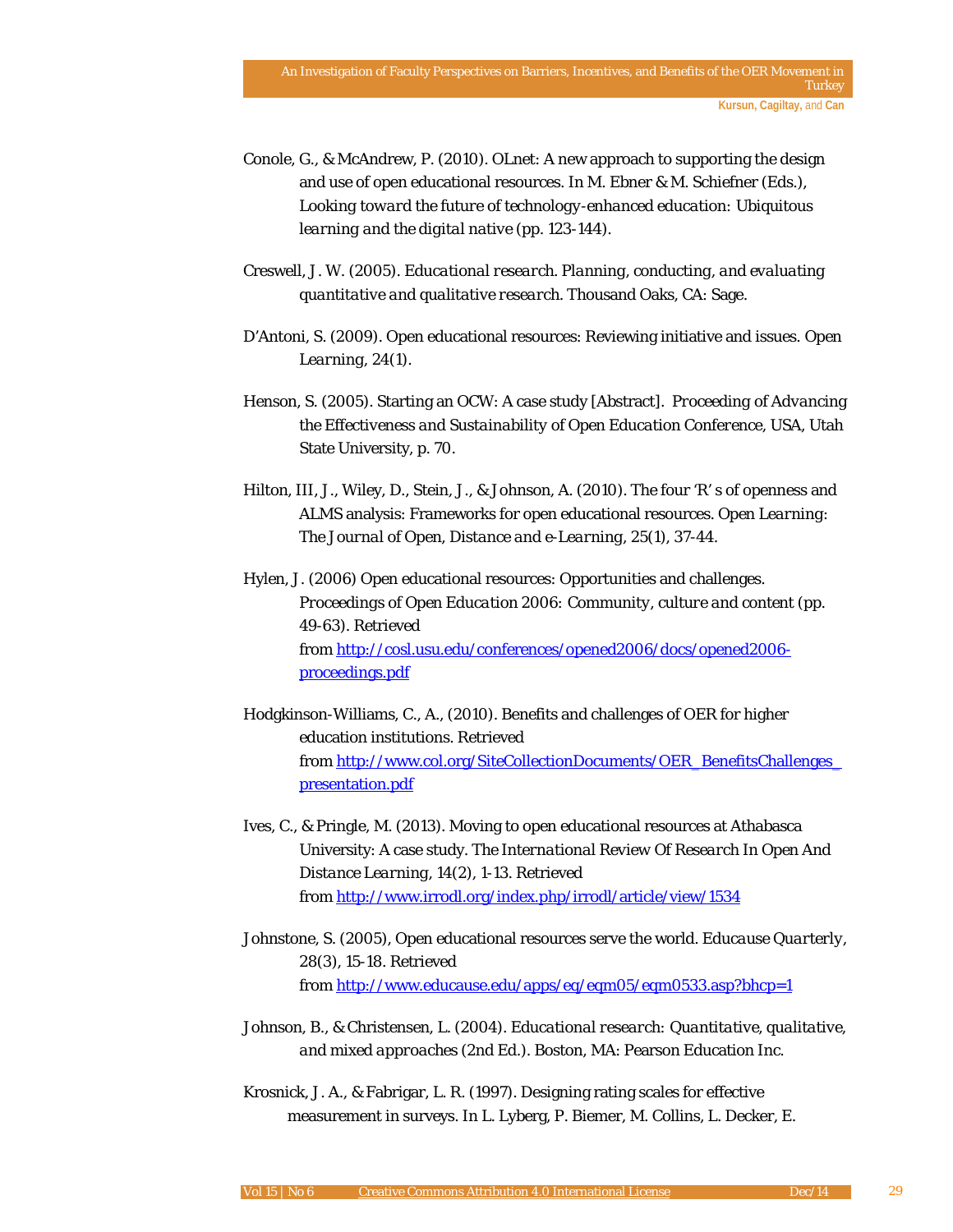DeLeeuw, C. Dippo, N. Schwarz & D. Trewin (Eds.), *Survey measurement and process quality.* New York: Wiley-Interscience.

- Lee, M. Y., Albright, S., O'Leary, L., Terkla, D. G., & Wilson, N. (2008). Expanding the reach of health sciences education and empowering others: The OpenCourseWare Initiative at Tufts University. *Medical Teacher*, *30*(2), 159- 163.
- Matkin, G., W. (2006). The open education resources movement: Current status and prospects. *Proceedings of the Distance Learning and the Internet Conferences*. Retrieved from [http://unex.uci.edu/pdfs/dean/matkin\\_apru\\_paper.pdf](http://unex.uci.edu/pdfs/dean/matkin_apru_paper.pdf)
- Mtebe, J. & Raisamo, R. (2014). Investigating perceived barriers to the use of open educational resources in higher education in Tanzania. *International Review of Research in Open and Distance Learning, 15, 2.* Retrieved from <http://www.irrodl.org/index.php/irrodl/article/view/1803>
- Mulder, F. (2013). The LOGIC of national policies and strategies for open educational resources. *International Review of Research in Open and Distance Learning, 14(2).* Retrieved from [http://www.irrodl.org/index.php/irrodl/article/view/1536/2505.](http://www.irrodl.org/index.php/irrodl/article/view/1536/2505)
- OECD (2007). *Giving knowledge for free: The emergence of open educational resources*. Paris: OECD Publishing.
- OLCOS (Open eLearning Content Observatory Services). (2007). Open educational practices and resources. In G. Geser (Ed.), *OLCOS Roadmap 2012.* Salzburg, Austria: Salzburg Research, EduMedia Group. Retrieved from [www.olcos.org](http://www.olcos.org/)
- Okonkwo, C. (2012) A needs assessment of ODL educators to determine their effective use of open educational resources. *International Review of Research in Open and Distance Learning, 13*(4). Retrieved from [http://www.irrodl.org/index.php/irrodl/article/view/1316.](http://www.irrodl.org/index.php/irrodl/article/view/1316)
- Pena, H. R. (2009). Higher education: The success and challenges in open education resources (OER). *Open and Libraries Class Journal, 1*(2).
- Preston, P. (2006). Open content in education: The instructor benefits of MIT OpenCourseWare [Abstract]. *Proceedings of Open Education 2006: Community, culture and content* (p. 101). Retrieved from: [http://cosl.usu.edu/conferences/opened2006/docs/opened2006](http://cosl.usu.edu/conferences/opened2006/docs/opened2006-proceedings.pdf) [proceedings.pdf](http://cosl.usu.edu/conferences/opened2006/docs/opened2006-proceedings.pdf)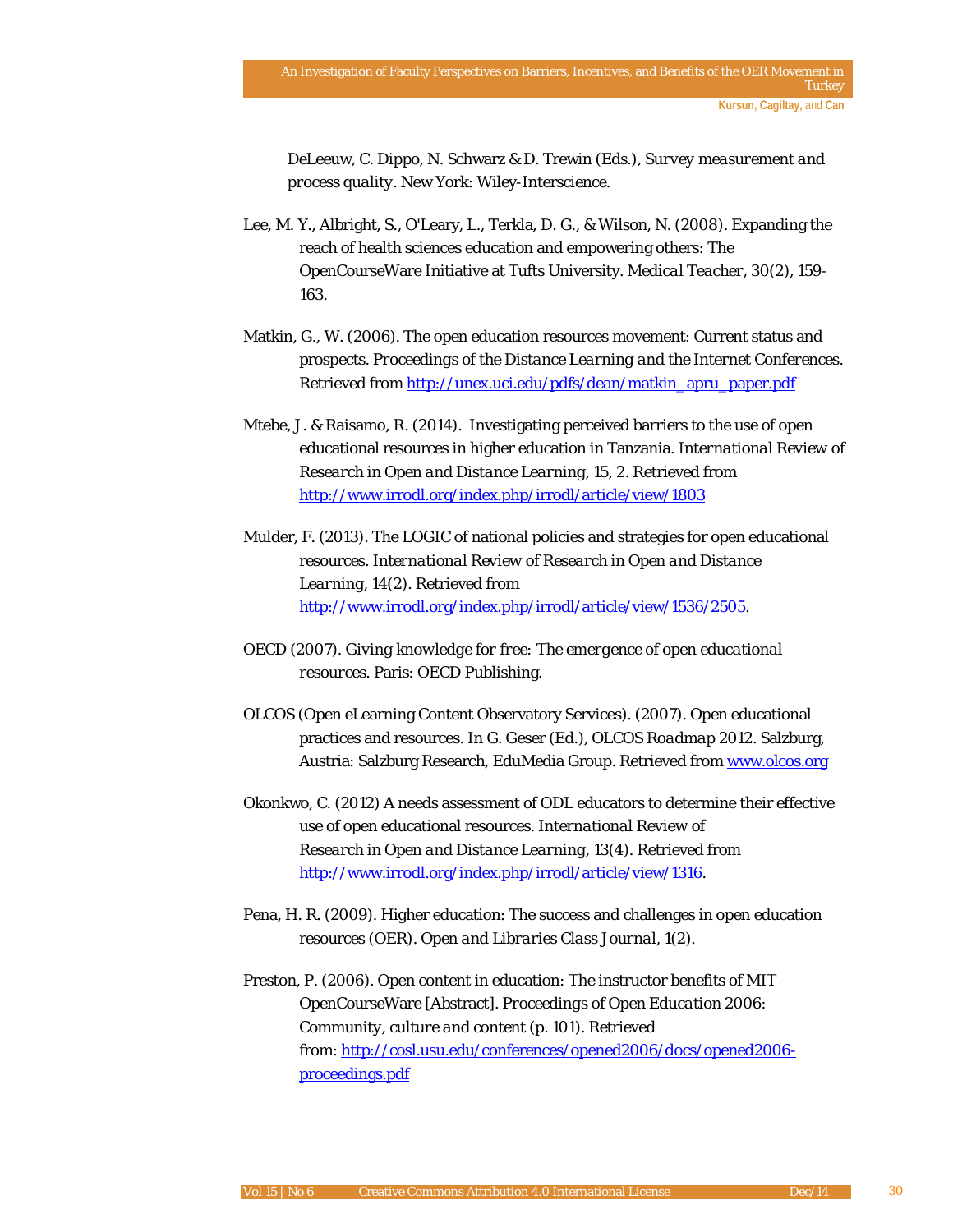- Questier, F., & Schreurs, W. (2008). *Open Courseware and open scientific publications. How open is the future economic social cultural scenarios inspired by free open source software.* VUBPress.
- Schaffert, S. & Geser, G. (2008). Open educational resources and practices. In *eLearning Papers No 7*. Retrieved on January 6, 2010 from [http://learn.creativecommons.org/wp-content/uploads/2008/05/open](http://learn.creativecommons.org/wp-content/uploads/2008/05/open-educational-resources-and-practices.pdf)[educational-resources-and-practices.pdf](http://learn.creativecommons.org/wp-content/uploads/2008/05/open-educational-resources-and-practices.pdf)
- Sclater, N. (2010). The organizational impact of open educational resources. In U. Ehlers, & D. Schneckenberg (Eds.), *Changing cultures in higher education* (pp. 485-497) Springer Berlin Heidelberg.
- Sclater, N. (2011). Open educational resources: Motivations, logistics and sustainability. In Ferrer, N.F. & Alfonso, J. M., (editors) *Content management for e-learning*, chapter 10, pages 179-193. Springer New York, New York, NY.
- Smith, M. S. (2009). Opening education. *Science*, 323(89).
- Smith, M. S., & Casserly, C. M. (2006). The promise of open educational resources. *Change: The Magazine of Higher Learning*, *38*(5), 8-17.
- Stacey, P. (2007). Open educational resources in a global context. *First Monday*, *12*(4).
- Taylor, J., C., (2007). Open Courseware futures: Creating a parallel universe. *E-Journal of Instructional Science and Technology (e-JIST)*, *10*(1).
- Potter, K. D., (2003). Using Open Courseware in Curriculum Development. Fastback 508. Phi Delta Kappa
- Usluel,Y. K. , Askar, P ve Bas, T. (2008) . A structural equation model for ICT usage in higher education. *Educational Technology & Society, 11*(2), 262-273.
- Yazici, A., Ozkul A. E., & Cagiltay K. (2008). OpenCourseWare Initiative in Turkey. Future e-Learning Conference, pp.489-494.
- Yuan, L, MacNeill, S. & Kraan, W. (2008). Open educational resources opportunities and challenges for higher education. *JISC CETIS*. Retrieved on January 12, 2010 from [http://wiki.cetis.ac.uk/images/0/0b/OER\\_Briefing\\_Paper.pdf](http://wiki.cetis.ac.uk/images/0/0b/OER_Briefing_Paper.pdf)